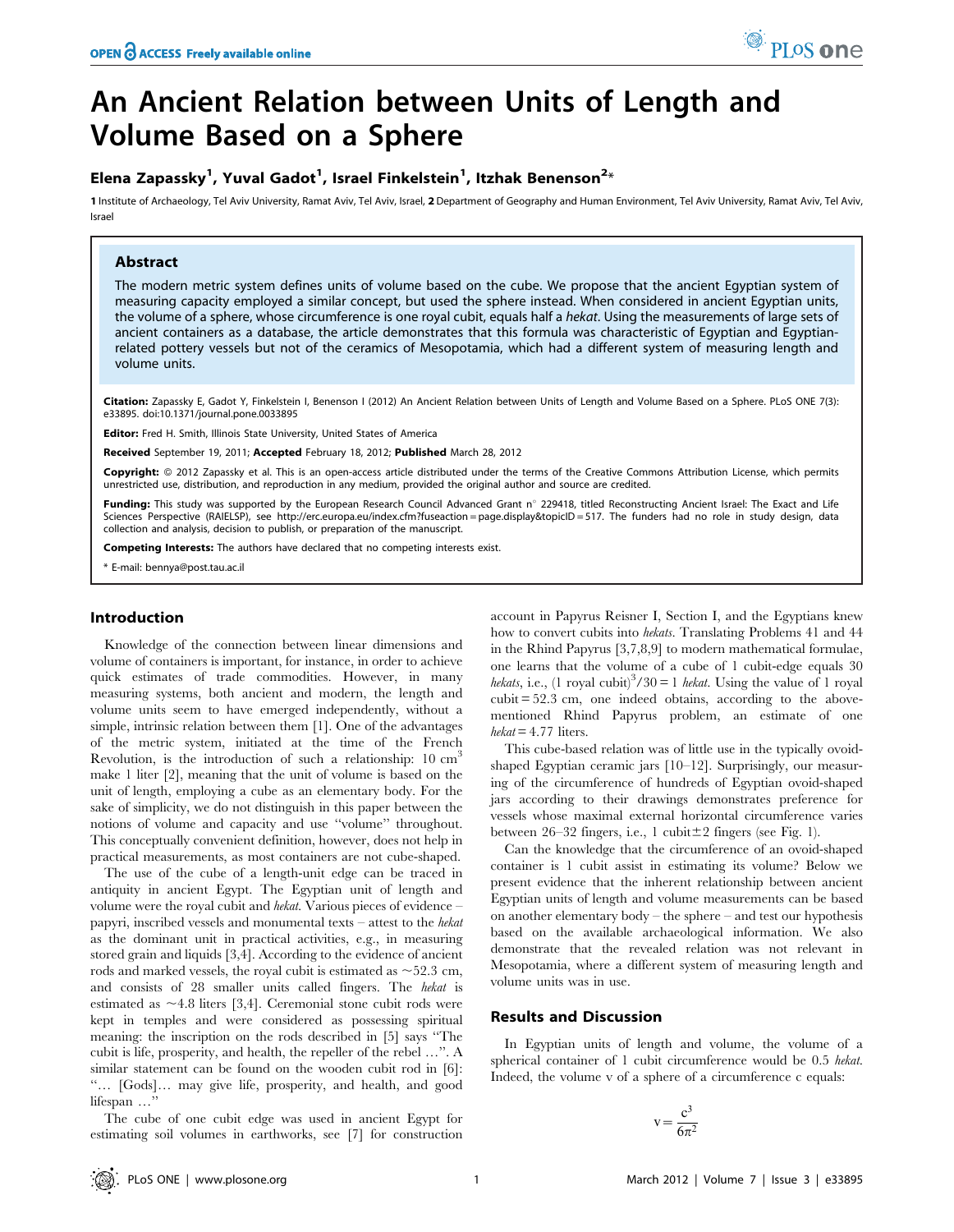

Figure 1. The circumference of 376 Egyptian New Kingdom ovoid-shaped jars presented in three recent publications [10–12]. According to dip test (see methods below) the distribution is unimodal,  $p = 0.66$ . doi:10.1371/journal.pone.0033895.g001

Substituting 1 royal cubit for c and employing the abovementioned solution to Problems 41 and 44 in the Rhind Papyrus, one obtains

v=(1 royal cubit)<sup>3</sup>/59.22 = 30 
$$
hekat/59.22 = 0.5066
$$
 *hekat*.

We checked the 1 royal cubit circumference  $\rightarrow \frac{1}{2}$  hekat relation in several available sets of Egyptian and Egyptian-related ceramic containers. First, we opted for a large set of New Kingdom Egyptian ovoid-shaped beer jars [10–14] (Fig. 2).

Despite variation in size, the most frequent maximal external circumference of these vessels (measured by us according to their drawings) indeed varies between 27 and 31 fingers (i.e., slightly



Figure 2. Typical Egyptian beer jars [13, Plate IX b, jars 28 and 24].

doi:10.1371/journal.pone.0033895.g002

above 1 royal cubit) and their modal volume, accounting for a wall width of 0.5–1.5 cm, varies between 0.45–0.65 hekat (Fig. 3).

Similar modal circumference and volume values were revealed by Barta [15], who studied 39 beer jars from the Old Kingdom site of Abusir. According to his data, one can estimate that the jars from the temple of Raneferef and the tomb of Fetekta fit our hypothesis; their volume vary between 1.9 and 2.6 liters (0.39– 0.54 hekat), with the mode at 2.4 liters (0.50 hekat), while their circumferences vary between 47 and 57 cm (25.2–30.2 fingers). The beer jars found in the tomb of Kaaper are smaller though they have almost identical volume – ca 1.5–1.6 liters (0.31–0.33 hekat) – and their modal circumferences vary between 43.9 and 47.1 cm (23.5–25.2 fingers). Barta [15] argued that the jars were used as a unit for daily rations of food/beer.

Beer jars were produced in the coiling technique [15,16] and the method of production can be related to the maximal circumference of 1 cubit: the potter started building the jar from its base, but could have prepared the longest coil of 1 cubit in advance, to be used in the middle of the vessel.

Globular pottery vessels  $-$  the best to demonstrate the 1 royal cubit circumference $\rightarrow \frac{1}{2}$  hekat relation – are not common in Egypt proper. We therefore turned to perfect sphere-shaped ceramic jugs produced in late Iron Age I (ca. 1000 BCE) Phoenicia. We think that it is legitimate to do so because of the long-lasting tradition of cultural connections between Phoenicia and Egypt [16], which commenced as early as the third millennium BCE and continued until at least the  $8^{th}$  century BCE [17–21]. This influence can be observed in different realms such as pictorial representations on seals and seal impressions [22], art representations [23,24] and pottery production [25].

We examined 89 Iron Age I-IIA Phoenicia-made globular jugs. Three of them we measured manually: one jug from Megiddo in the Jezreel Valley (Fig. 4) and two jugs from Tel Masos in the Beer-Sheba Valley. The other 86 jugs were measured according to their drawings; 55 come from Cyprus [26,27], seven from Tyre [28] and 25 from various locations in Israel: Megiddo, Tel Dor, Tel Keisan, Hazor, Tell Qasile, etc. [29–36].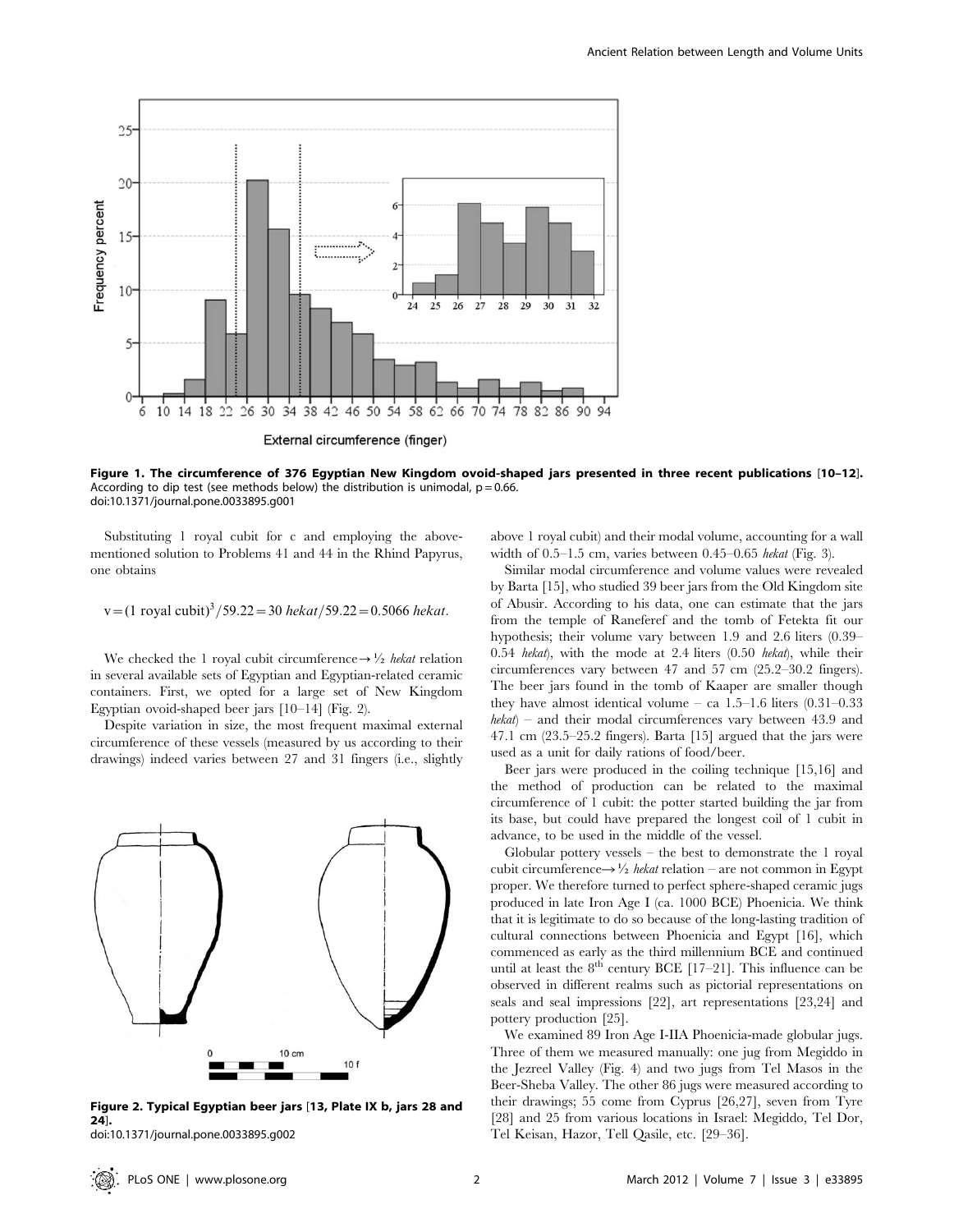

Figure 3. Maximal external circumference (a) and internal volume (b) of 50 typical Egyptian beer jars, drawings in [10–14]. According to the dip test both distributions are unimodal:  $p = 0.70$  for the circumference and  $p = 0.43$  for the volume. doi:10.1371/journal.pone.0033895.g003

In this case, too, the distribution of the jugs' external maximal circumference has a clear mode at 25–30 fingers (Fig. 5a). Taking into consideration a wall width of 0.5–0.7 cm, they provide a modal volume of 0.5 hekat (Fig. 5b).

It is possible that the Phoenician globular jugs were used in trade of valuable liquids [34]. The inherent relationship between the royal cubit and the hekat could have made a quick estimate of their capacity possible.

In order to establish whether the sphere-based relation of 1 royal cubit circumference $\rightarrow \frac{1}{2}$  hekat was not just a coincidental expression of ovoid-shaped containers of that size being convenient for daily use, we turned to ovoid-shaped vessels in Mesopotamia. We analyzed the circumference and volume of 58 Late Bronze jars from Tell Sabi Abyad [37] in north Syria. Here too the analysis was performed according to their published drawings. It revealed three size groups, none featuring 52–53 cm



Figure 4. A Phoenician globular jug from Megiddo, with a maximal external circumference of 29.2 fingers and volume of 0.53 hekat.

doi:10.1371/journal.pone.0033895.g004

circumference (proxy of a royal cubit), or 2.4 liters volume (proxy of 0.5 hekat) characteristic of the Egypt-related jars. To the contrary, there is a clear gap in these values in the jars' volume distribution (Fig. 6). This means that despite certain similarities in the use of volume units in Egypt and Mesopotamia, the different units in the latter did not result in a similar, straightforward relationship between units of length and volume that is based on a sphere.

One could have expected that the use of such formulae would have started in the Late Bronze Age, when the Levant, including Phoenicia, fell under direct Egyptian sway [19]. However, our study of ovoid-shaped Late Bronze jugs and jars from Megiddo [38] (Fig. 7) provides the modal interval of the circumference as 22–42 fingers, that is essentially wider than the modal interval of the circumference of the Egyptian jars, 26–32 fingers (Fig. 1). Although most of the complete vessels chosen for the comparison were found in tombs, they wellrepresent the daily, domestic repertoire at Megiddo. Looking at the modal interval of the distribution of the Megiddo jugs and jars' circumference at higher a resolution (inner histogram in Fig. 7) makes it possible to assume that it has more than one mode; one of the modal intervals is 25–32 fingers, the same as that of the Egyptian jars. However, the dip statistical test  $(p=0.11)$  does not allow for definite conclusion. From a broader perspective, it is questionable whether at that time the Phoenician cities had achieved a commercial status similar to what they had in the later Iron Age. Moreover, the very fact that globular vessels are not frequent in Phoenicia in the Late Bronze Age seems to indicate that the idea of connection between the circumference of the globular jar and its volume developed later.

The ancient Egyptian 1 royal cubit  $\rightarrow \frac{1}{2}$  hekat relation in a sphere, detected in pottery vessels, sheds light on the practice of daily measurements of volume of liquids in the Ancient Near East. We have discovered this relation based on the analysis of the form and volume of a large number of Egyptian and Phoenician jars. Phoenician globular jars best express this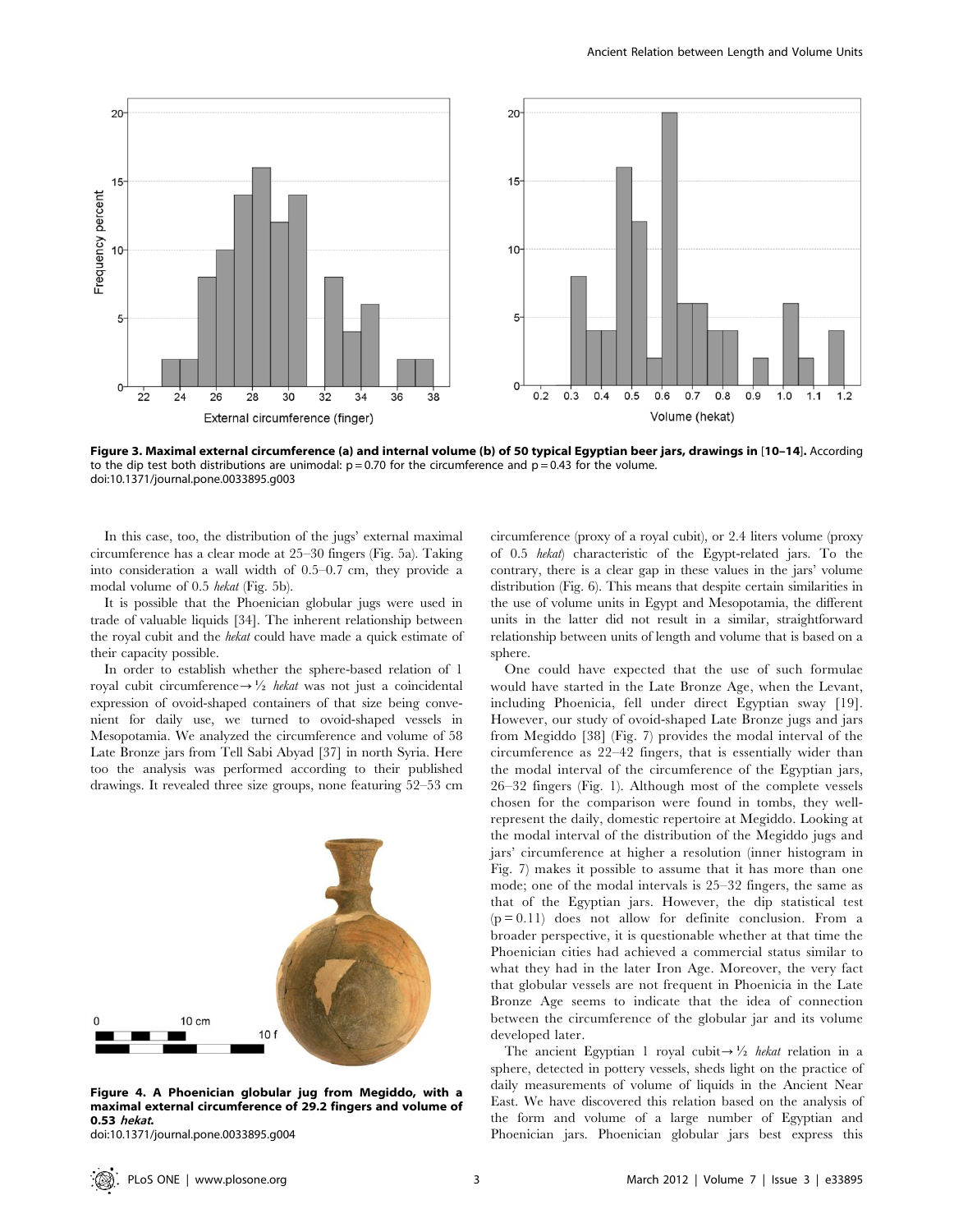

Figure 5. The circumference (a) and calculated volume (b) of 89 Phoenician globular jugs [26-36]. According to the dip test both distributions are unimodal:  $p = 0.83$  for the circumference and  $p = 0.72$  for the volume. doi:10.1371/journal.pone.0033895.g005

relation: their circumference concentrates around the value of 1 cubit, while their volume is around  $\frac{1}{2}$  hekat. What is missing in order to confirm our discovery is textual evidence which would discuss the relation between circumference and volume in ovoidshaped jars.

To conclude, the ancient Egyptian 1 royal cubit  $\rightarrow \frac{1}{2}$  hekat relation in a sphere is no less sophisticated than the modern 10 cm<sup>3</sup> $\rightarrow$ 1 liter relation expressed in a cube. This wisdom of sphere-based relationship, which was inherent and possibly unique to Egypt and its cultural sphere of influence, was lost over the ages.

## Materials and Methods

The external circumference of a jar was estimated by direct measurement or by multiplying the length of the widest horizontal cross-section of a drawing by  $\pi$ .

In order to estimate the volume of a jar we scan the drawing, digitize its external and internal contours, and construct a 3D model by rotating its internal and external contours with  $R$ hinoceros<sup>TM</sup> software. We can then estimate the volume of the jar, up to the neck, according to the internal contour. We estimate the wall width according to the drawings as well as by manually





Figure 6. The circumference of 58 Late Bronze jars from Tell Sabi Abyad in north Syria [37] (a); Typical Late Bronze jars from Tell Sabi Abyad [37, Figure IV.108, jars c and n] (b). According to the dip test the hypothesis that the distributionis unimodal can be rejected at  $p = 0.06$ .

doi:10.1371/journal.pone.0033895.g006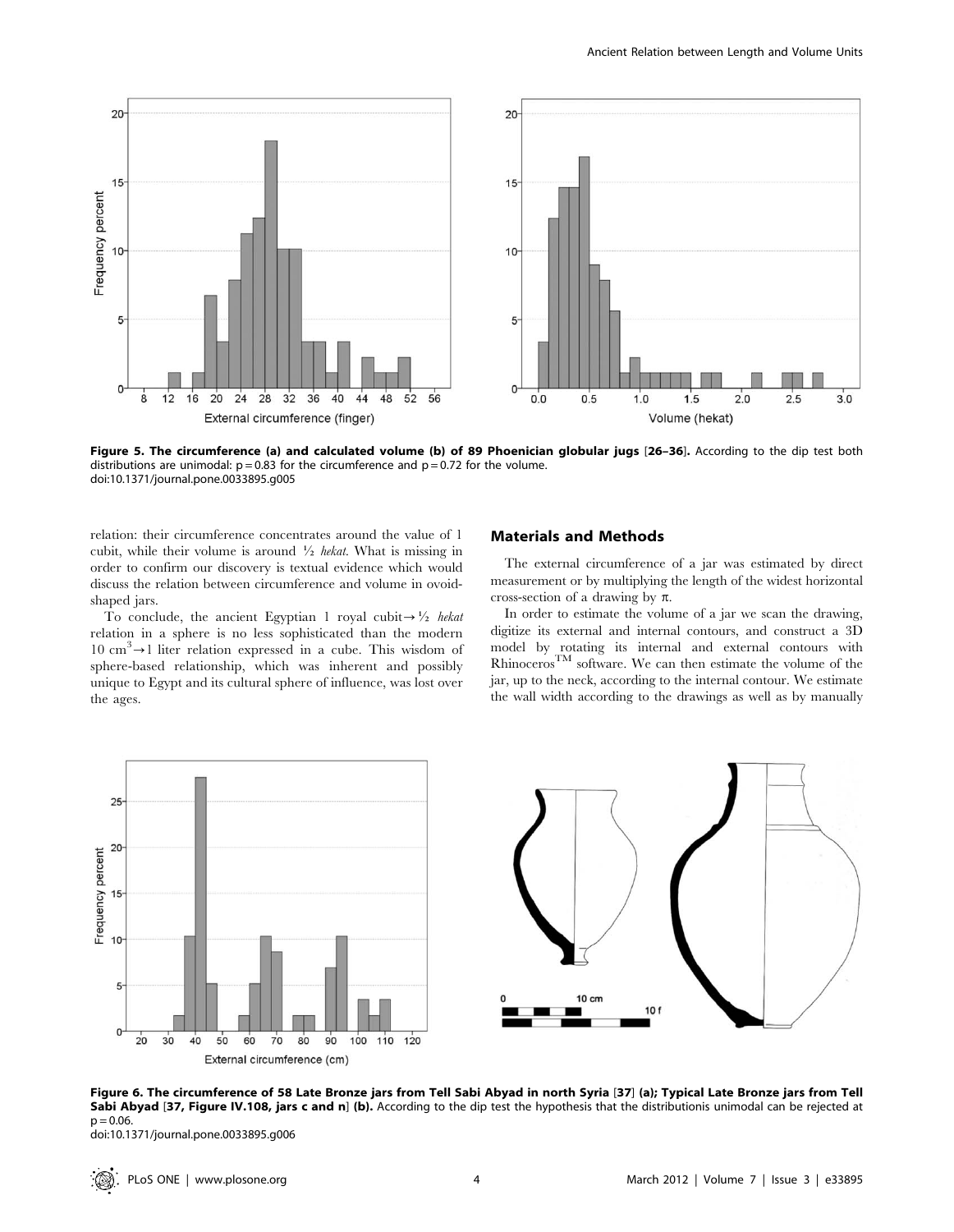

Figure 7. The circumference of 249 Late Bronze ovoid-shaped jugs and jars found at Megiddo [38] (a); Typical Late Bronze ovoidshaped jug (left) and jar (right) from Megiddo [38, Plate 33, jug 5 and jar 8] (b). According to the dip test the hypothesis that the distribution of the circumference is unimodal can be rejected at  $p = 0.11$ . doi:10.1371/journal.pone.0033895.g007

measuring the volume of three of the jugs and compared the result to the estimates obtained according to the digitized external profile. As we have demonstrated elsewhere [39], in the case of a symmetrical jar, this procedure provides an adequate estimate of its volume.

The unimodality of the distribution was tested according to the dip test [40]. We employed the MATLAB software provided by [41], which implements the algorithm of [42] and applies bootstrapping for significance estimation.

#### References

- 1. Zupko RE (1990) Revolution in measurement: Western European weights and measures since the age of science. Philadelphia: The American Philosophical Society. 548 p.
- 2. Bureau International des Poids et Mesures. Available: http://www.bipm.org/ en/si/history-si/. Accessed 5 June 2011.
- 3. Pommerening T (2005) Die Altägyptischen Hohlmaße. Hamburg: Buske. 504 p.
- 4. Helck W (1980) Masse und Gewichte (Pharaonische Zt). In: Band III, Helck W, Otto E, eds. Lexikon der Ägyptologie. Wiesbaden: Otto Harrassowitz. pp 1199–1209.
- 5. Hayes WC (1959) The scepter of Egypt: a background for the study of the Egyptian antiquities in the Metropolitan Museum of art, Part I. Cambridge, Massachusetts: Harvard University Press. 496 p.
- 6. Bienkowski P, Tooley A Gifts of the Nile: Ancient Egyptian arts and crafts in Liverpool Museum, 31 p, pl.34, cited according to http://www. globalegyptianmuseum.org/detail.aspx?id = 4424. Accessed 01.12.2011.
- 7. Imhausen A (2007) Egyptian mathematics. In: Katz V, ed. The mathematics of Egypt, Mesopotamia, China, India, and Islam. A sourcebook. Princeton: Princeton University Press. pp 7–56.
- 8. Peet TE (1923) The Rhind mathematical papyrus, British Museum 10057 and 10058. Introduction, transcription, translation and commentary. London: Hodder and Stoughton. 135 p.
- 9. Robins G, Shute C (1987) The Rhind mathematical papyrus. An ancient Egyptian text. London: British Museum. 60 p.
- 10. Aston DA (1999) Pottery from the Late New Kingdom to the Early Ptolomaic period. Mainz am Rhein: P. von Zabern. 363 p.
- 11. Aston DA (1998) Die Keramik des Grabungsplatzes Q I. Mainz am Rhein: P. von Zabern. 742 p.
- 12. Rose P (2007) The Eighteenth Dynasty pottery corpus from Amarna. London: Egypt Exploration Society. 189 p.
- 13. Castel G, Meeks D (1980) Deir el-Medineh, 1970: fouilles conduites par Georges Castel. Cairo: Institut français d'archéologie orientale du Caire. 105 p.
- 14. Holthoer R (1977) New Kingdom Pharaonic sites: the pottery. Copenhagen: Munksgaard. 190 p.
- 15. Barta M (1996) Several remarks on beer jars found at Abusir. Cahiers de la Ceramique Egyptienne 4. pp 127–131.

#### Author Contributions

Conceived and designed the experiments: EZ IF IB. Performed the experiments: EZ YG IF IB. Analyzed the data: EZ IB. Contributed reagents/materials/analysis tools: EZ YG IF IB. Wrote the paper: EZ YG IF IB.

- 16. Roux V, Panitz-Cohen N, Martin MAS (2012) Two potting communities at Beth-Shean? A technological approach to the Egyptian and Canaanite forms in the Ramesside period. In: Martin MAS, ed. Egyptian-type Pottery in the Bronze Age Southern Levant. Contributions to the chronology of the Eastern Mediterranean. Vienna: Academy of the SciencesIn press.
- 17. Sowada KN (2009) Egypt in the Eastern Mediterranean during the Old Kingdom: An archaeological perspective. Fribourg: Academic Press. 312 p.
- 18. de Miroschedji P (2002) The socio-political dynamics of Egyptian–Canaanite interaction in the Early Bronze Age. In: Levy TE, Van Den Brink ECM, eds. Egypt and the Levant: Interrelations from the 4th through the Early 3rd Millennium BCE. London: Leicester University Press. pp 39–57.
- 19. Redford D (1992) Egypt, Canaan and Israel in ancient times. Princeton: Princeton University Press. 512 p.
- 20. Stager LE (1992) The Periodization of Palestine from Neolithic through Early Bronze times. In: Ehrich R, ed. Chronologies in Old World archaeology (3rd Edition) Vol. 1. Chicago: University of Chicago Press. pp 22–41.
- 21. Stager LE (2001) Port and power in the Early and the Middle Bronze Age: The organization of maritime trade and hinterland production. In: Wolff SR, ed. Studies in the archaeology of Israel and neighboring lands in memory of Douglas L. Esse. The oriental Institute of the University of Chicago Studies in Ancient Oriental Civilization 59. Chicago: University of Chicago Press. pp 625–638.
- 22. Keel O, Uehlinger C (1998) Gods, Goddesses, and images of God in Ancient Israel. Minneapolis: Fortress Press. 466 p.
- 23. Winter IJ (1976) Phoencian and North Syrian ivory carving in historical context: questions of style and distribution, Iraq 38. . pp 1–22.
- 24. Bell L (2011) Collection of Egyptian bronzes. In: Stager LE, Master DM, Schloen DJ, eds. Ashkelon 3, the seventh century B.C.. Winona Lake: Eisenbrauns. pp 397–420.
- 25. Finkelstein I, Zapassky E, Gadot Y, Master DE, Stager LE, et al. (2012) Phoenician ''torpedo'' storage jars and Egypt: standardization of volume based on linear dimensions. Ägypten und Levante (Egypt and the Levant)In press.
- 26. Bikai PM (1987) The Phoenician pottery of Cyprus. Nicosia: Leventis Foundation. 84 p.
- 27. Karageorghis V (1983) Palaepaphos-Skales. Konstanz: Universitatsverlag. 468 p.
- 28. Bikai PM (1978) The pottery of Tyre. Warminster: Aris & Phillips. 93 p.